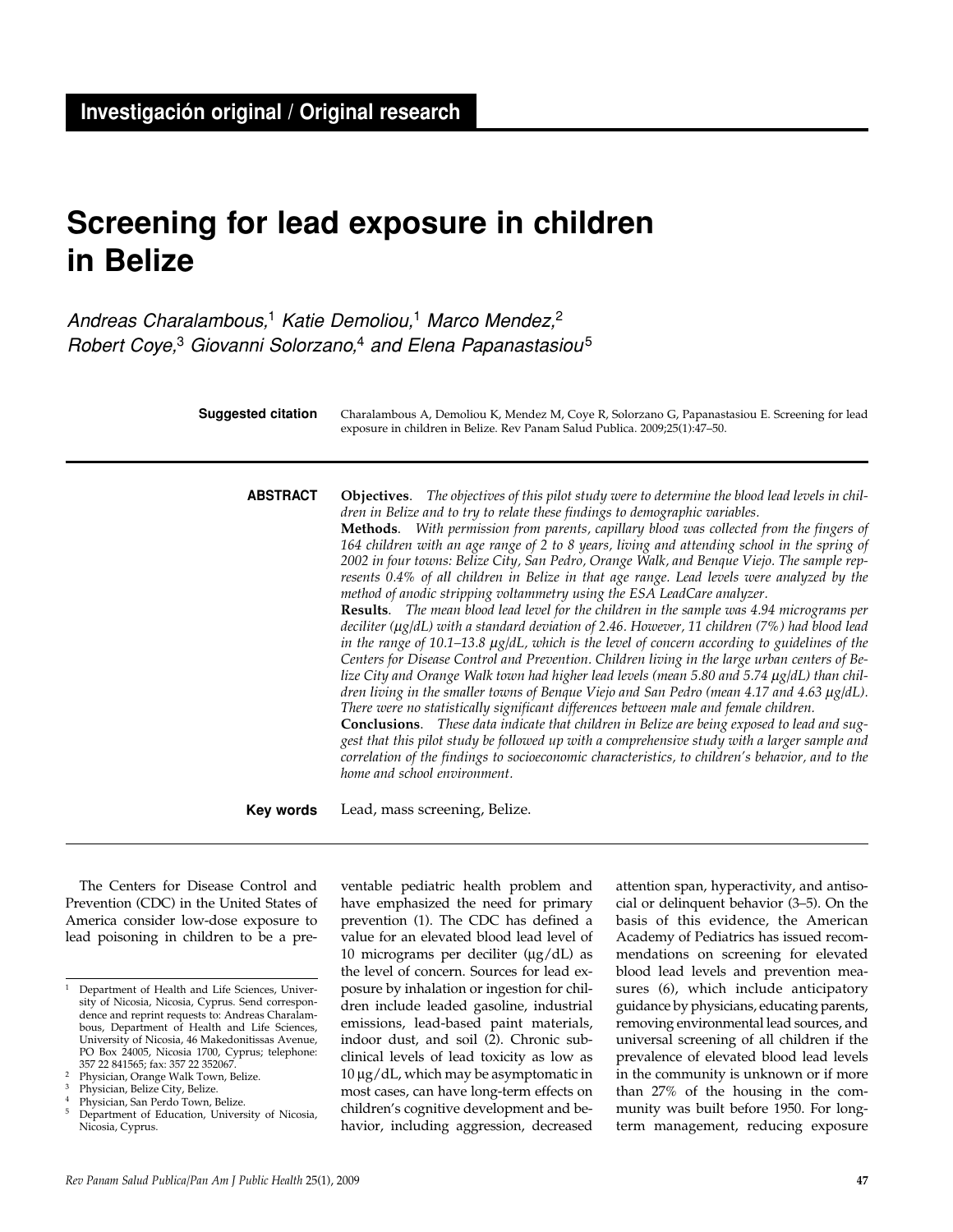Original research Charalambous et al. • Screening for lead exposure in children in Belize

has been evaluated to be the most important modality (7). Educational intervention on the importance of reducing lead exposure, on nutrition and dust clean-up practices, and on behavioral changes has been shown to be an effective component of primary prevention programs to reduce blood lead levels (8).

Chronic low levels of lead in blood have not been addressed as a problem for children in Belize. Pediatricians do not routinely screen children for lead exposure, and so no data are available to evaluate blood lead levels and lead exposure in children of preschool and elementary school age. This study, conducted in the spring of 2002, represents the first attempt to examine whether children in Belize, and especially those living in an urban environment, are being exposed to lead and to correlate these findings with demographic variables.

## **MATERIALS AND METHODS**

Four locations in Belize were chosen to carry out this study: the island town of San Pedro, the coastal town of Belize City, and two inland towns—Orange Walk and Benque Viejo. Belize City and Orange Walk represent the largest urban centers of Belize, with populations of 49 050 and 13 483, respectively. During the 2000 census, the population of San Pedro was 4 499 persons and that of Benque Viejo was 5 066 persons (9). A total of 200 families with children of primary school age were contacted through the principals of six primary schools after permission was sought and given by the Belize Ministry of Education and the Ministry of Health. Two schools were located in Belize City, two in Orange Walk, one in Benque Viejo, and one in San Pedro. An open testing day also took place for all children in San Pedro. Five of the six schools are Roman Catholic and one is privately owned. The Roman Catholic schools were chosen because they represented the largest schools in each town in terms of student enrollment. Informed consent to obtain capillary blood from the child's finger was obtained from 174 guardians who volunteered to participate in the study and answer a questionnaire. Refusal to participate was primarily due to parents' concern that hygiene precautions may not be followed and their concern about putting their children under stress. Other reasons given were religion, the child's health, or parents forgetting to

The questionnaires administered to the guardians addressed socioeconomic factors, medical history, development and achievements at school, unusual behavior, and behavioral characteristics such as hand-to-mouth activity and type and hours of play. To assess environmental exposure at home and at school, information was requested about the house in which the child lived and about a house where the child may spend time outside school hours (with grandparents, other relatives, or a child-minder) as well as about the school the child attended, the use of glazed pottery cookware, and the presence of old car batteries around the house. With regard to buildings, information was obtained about the age of the building, type of plumbing, paint, floors, playgrounds, distance from the road, traffic load, and proximity to industrial sites. When required, teachers, medical student volunteers, or the principal of the school helped parents complete the questionnaires.

Capillary blood sampling took place at school sites. Before a blood sample was obtained, the hand of each child was washed thoroughly in warm water with a neutral glycerin-based soap, and each finger and nail was scrubbed individually with a plastic brush. The hand was then rinsed in clean water and dried with white tissue. The child's finger was then cleaned with an alcohol swab, dried with sterile gauze, and pierced with a disposable blood lancet (Vitrex, 1.0 mm; Vitrex Medical Ltd. UK). Fifty microliters of blood was removed using a calibrated lead-free capillary tube (ESA, Inc. USA). Excess blood was wiped off with gauze and then the tube was transferred into the ESA treatment reagent tube and mixed thoroughly. The child's finger was wiped off with an alcohol swab and bandaged. Samples were stored at 4°C and analyzed within 24 hours after mixing with a vortex mixer. A 50-μL reagent mix was removed for the measurement of lead with the LeadCare System (blood lead level range 1.4–65 μg/dL) (ESA, Inc. USA) (10) calibrated for each individual reagent kit. Measurements > 10 μg/dL were repeated twice after remixing. Low  $(7.4 \pm 3 \text{ µg}/dL)$  and high  $(26.7 \pm 4 \text{ µg}/dL)$ dL) positive control samples (ESA, Inc.

USA) were used for every set of measurements. For children with blood lead levels  $> 10 \mu g/dL$ , the possible source of exposure was examined from information obtained from the questionnaire, and the parents were informed by the physicians participating in the study. Guidelines were provided for reducing and eliminating sources of exposure and for reducing blood lead levels.

The results of the study were analyzed with the use of SPSS 16. Descriptive statistics such as means and percentages were used to describe the blood lead levels of the children in the sample. In addition, inferential statistics such as an analysis of variance (ANOVA) and regression were performed to determine the relationship between blood lead levels and demographic and background variables. The post hoc tests that were performed as a follow-up to the ANOVA results were done using the Bonferronitype adjustment.

## **RESULTS**

A total of 164 children were tested. The range in age was 2–8 years, the mean age of the children was 5.4 years, and the median and mode for age was 5. Our sample of 164 children represents 0.4% of the total children of Belize (45 052) who ranged in age from 2 to 8 years (9).

Measurements of blood lead levels showed that no children had serious lead poisoning. The mean blood lead level for the children in the sample was 4.94 μg/dL, with a standard deviation of 2.46. However, 11 children (7%) had blood lead in the range of 10.1–13.8 μg/ dL, which is the level of concern according to CDC guidelines. Of the 11 children with blood lead levels > 10 μg/dL, 6 (55%) were from Orange Walk town, 2 from San Pedro, 2 from Benque Viejo, and 1 from Belize City.

The skewness and the kurtosis of the lead distribution were then tested to determine whether it would be possible to perform inferential statistics on the data. The skewness of the lead distribution in the sample was 1.37, while the kurtosis was 1.93. These slight deviations from normality did not pose any problems in further examining the data through an ANOVA, which is robust to such violations of assumptions.

The ANOVA that was performed aimed to determine whether the lead levels in the children's blood had differ-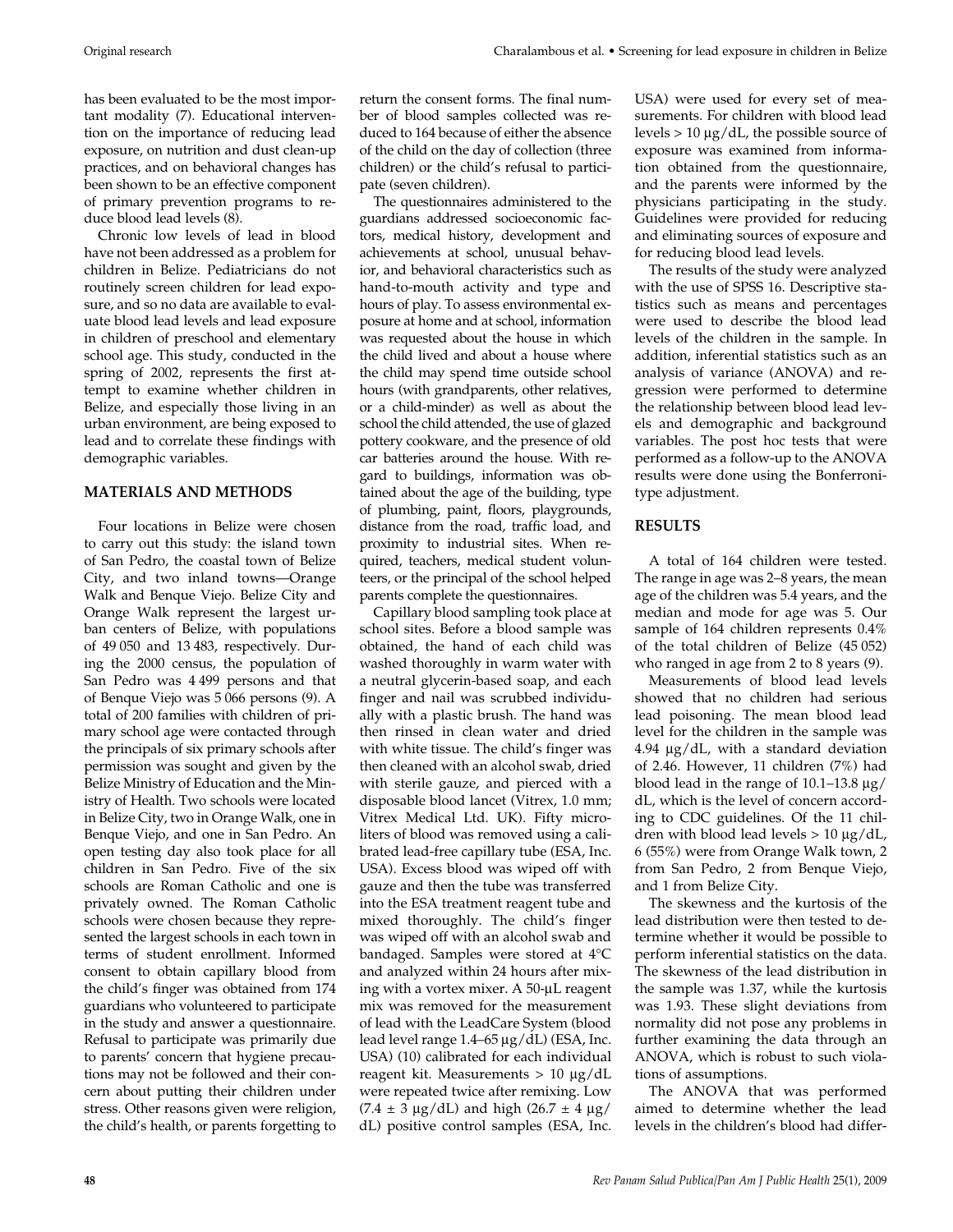#### **TABLE 1. Mean blood lead level by town, Belize, 2002**

|                    | Mean blood lead |      |     |
|--------------------|-----------------|------|-----|
| Town               | level, ug/dL    | SDª  | N   |
| San Pedro          | 4.63            | 2.59 | 40  |
| Benque Viejo       | 4.17            | 1.84 | 56  |
| <b>Belize City</b> | 5.81            | 2.13 | 18  |
| Orange Walk        | 5.74            | 2.80 | 50  |
| Total              | 4.94            | 2.46 | 164 |

a SD = standard deviation.

ences based on the city where they lived. The results of the analysis were statistically significant ( $F = 4.58$ ,  $p = 0.003$ ), indicating that there were differences in the blood lead levels obtained in children from different cities. A post hoc analysis with the Bonferroni adjustment revealed that the only statistically significant differences were between the cities of Benque Viejo and Orange Walk (*p* = 0.005); Benque Viejo was the city with the least amount of lead in the children's sample. The mean lead levels were 5.80 μg/dL for Belize City, 5.74 μg/dL for Orange Walk, 4.94 μg/dL for San Pedro, and 4.1 μg/dL for Benque Viejo. The breakdown of lead levels in children according to town and a comparison of towns are shown in Tables 1 and 2.

The mean blood lead level of male (total 93) children was 4.86 μg/dL and that of female (total 71) children was 5.03 μg/dL. Therefore, a second ANOVA was performed to determine whether male and female students had different amounts of lead in their blood. The result of the analysis was not statistically significant ( $F = 0.203$ ,  $p = 0.653$ ), indicating that there were no lead level differences based on gender (Table 3).

A regression analysis was also performed to determine whether the age of the children could predict the amount of lead in their blood. However, the analysis was not statistically significant  $(F =$ 1.16,  $p = 0.283$ ), indicating that age did not influence lead levels.

#### **DISCUSSION**

Very few studies are available on environmental lead contamination in Belize, and this pilot study is the first to investigate blood lead levels in children in Belize. Although lead in gasoline was phased out by 1996, lead contamination in the soil is present. Before 1996, Belize was in the category of countries with the

#### **TABLE 2. Mean blood level, comparison of towns, Belize, 2002**

| Town I             | Town J             | Mean difference,<br>I – J | SE <sup>a</sup> | Significance |
|--------------------|--------------------|---------------------------|-----------------|--------------|
| San Pedro          | Bengue Viejo       | 0.46                      | 0.49            | 1.00         |
|                    | <b>Belize City</b> | $-1.18$                   | 0.68            | 0.50         |
|                    | Orange Walk        | $-1.11$                   | 0.51            | 0.18         |
| Bengue Viejo       | San Pedro          | $-0.46$                   | 0.49            | 1.00         |
|                    | <b>Belize City</b> | $-1.64$                   | 0.65            | 0.07         |
|                    | Orange Walk        | $-1.570$                  | 0.46            | 0.01         |
| <b>Belize City</b> | San Pedro          | 1.18                      | 0.68            | 0.50         |
|                    | Bengue Viejo       | 1.64                      | 0.65            | 0.07         |
|                    | Orange Walk        | 0.07                      | 0.65            | 1.00         |

 $a$  SE = standard error.

highest allowed concentration of lead in gasoline  $(0.84 \text{ g/L})$  (11). A study examining lead contamination of soils in Belize City indicated that lead concentrations in soil from roadside samples, schoolyards, and housing samples were at high or hazardous levels. The housing samples had the highest concentrations of lead in the soil, with a mean of 638 parts per million (12). Lead was also detected in the caudal scutes of crocodiles from two sites in northern Belize, which indicates the presence of lead in soil and water (13).

The blood lead levels of children in our sample indicate that children are being exposed to lead but below the level of concern of 10 μg/dL as defined by the CDC (1). The mean blood lead level in children in Belize (4.94 μg/dL) is below that reported for children in Bombay, India, after the phase-out of leaded gasoline (mean 8.36 μg/dL) (14) but above the levels reported for Trinidad and Tobago (mean 2.8 μg/dL) (15) and for the city of Nicosia, Cyprus (mean 3.0  $\mu$ g/dL) (16). The fact that the mean blood lead level in Belize is lower than that identified as the level of concern does not mean that Belizean children are not at risk from lead exposure. It has been shown that low-level childhood lead exposure may exert lasting effects on the developmental patterns of theta brain wave activity that are associated with developmental retardation (17) and on children's emotional and behavioral development (18).

We observed that the risk for lead exposure in children in Belize may also be associated with certain parental professions, especially mechanics, and when the workshops are located adjacent to the home. The increased risk may come from the proximity to lead batteries and, possibly, from exposure to lead-contaminated dust. In one case where the blood

**TABLE 3. Mean blood lead level by gender, Belize, 2002**

| Gender | Mean blood<br>lead level,<br>$\mu$ g/dL | SFAF | 95%<br>confidence<br>interval |
|--------|-----------------------------------------|------|-------------------------------|
| Male   | 4.86                                    | 0.27 | $4.32 - 5.39$                 |
| Female | 5.03                                    | 0.28 | 4.48-5.58                     |

 $a$  SF = standard error.

lead levels were higher than 10 μg/dL, information obtained in the questionnaire identified as the possible source of exposure the use of the dining table for repairing lead-acid car batteries. The use of lead in home-based operations is of concern in many developing countries, where lead is used in applying glaze to ceramics, producing jewelry from silver containing lead, and from recycling leadacid batteries (19). The latter seems to be of particular importance to Belize, since such home-based industries are numerous in urban centers. The extensive use of electric cars in the islands of Belize (San Pedro) is generating a large number of spent batteries and prompted the development of this home-based industry. It has been reported that this occupational hazard contributes not only to the poisoning of workers and their families but also to that of entire neighborhoods. These home-based industries should be regulated by authorities and relocated in industrial areas.

It is important that this pilot study be followed up with a large-scale study of blood lead levels of children in Belize, with a larger sample and correlation of the findings to socioeconomic characteristics, to children's behavior, and to the home and school environment. It is also necessary to statistically examine whether children living in homes older than 20 years or in close proximity to